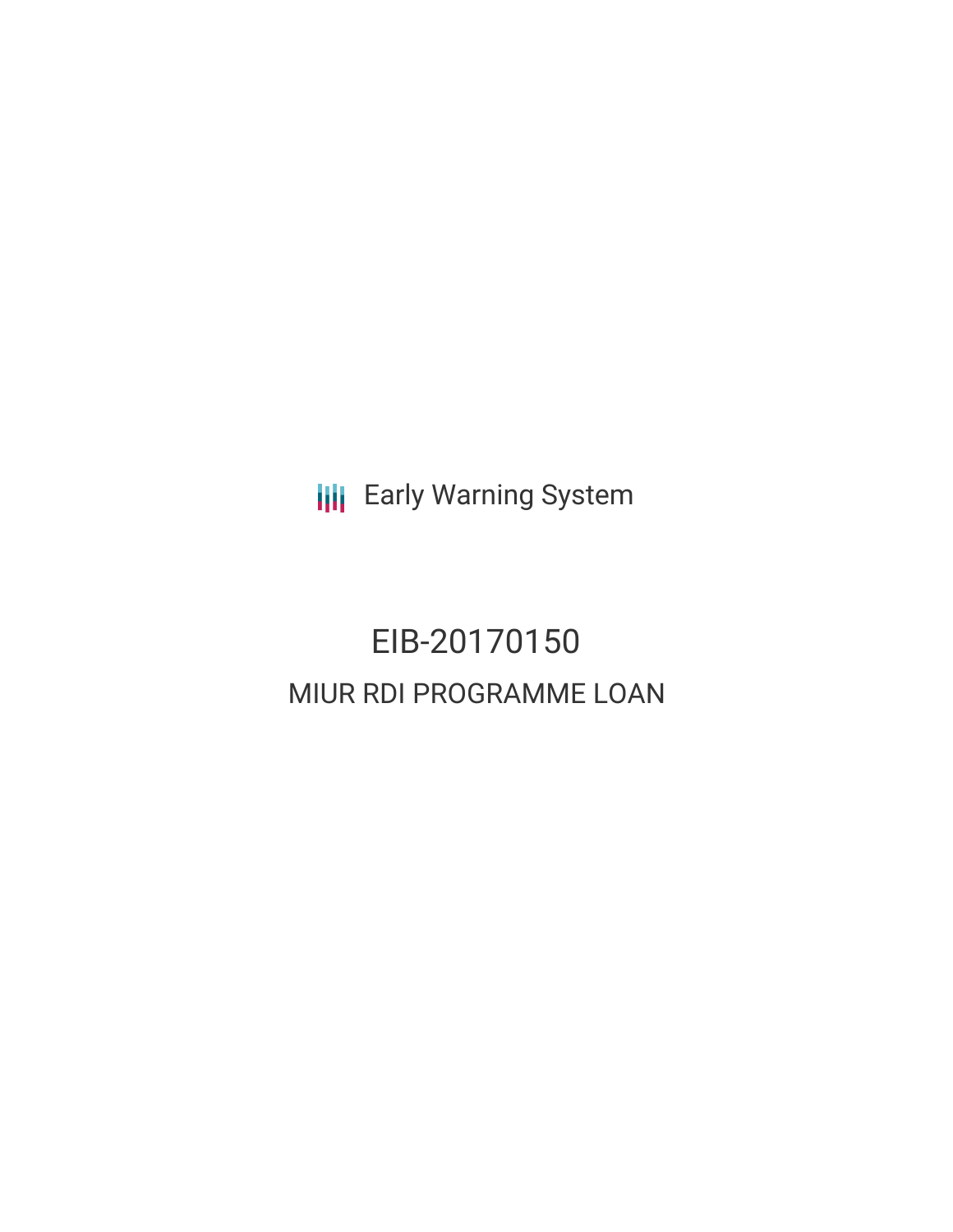## **Quick Facts**

| <b>Countries</b>               | Italy                          |
|--------------------------------|--------------------------------|
| <b>Financial Institutions</b>  | European Investment Bank (EIB) |
| <b>Status</b>                  | Proposed                       |
| <b>Bank Risk Rating</b>        | U                              |
| <b>Borrower</b>                | PUBLIC ENTITY(IES)             |
| <b>Sectors</b>                 | Finance, Industry and Trade    |
| <b>Investment Type(s)</b>      | Loan                           |
| <b>Investment Amount (USD)</b> | \$368.88 million               |
| <b>Project Cost (USD)</b>      | \$1,045.16 million             |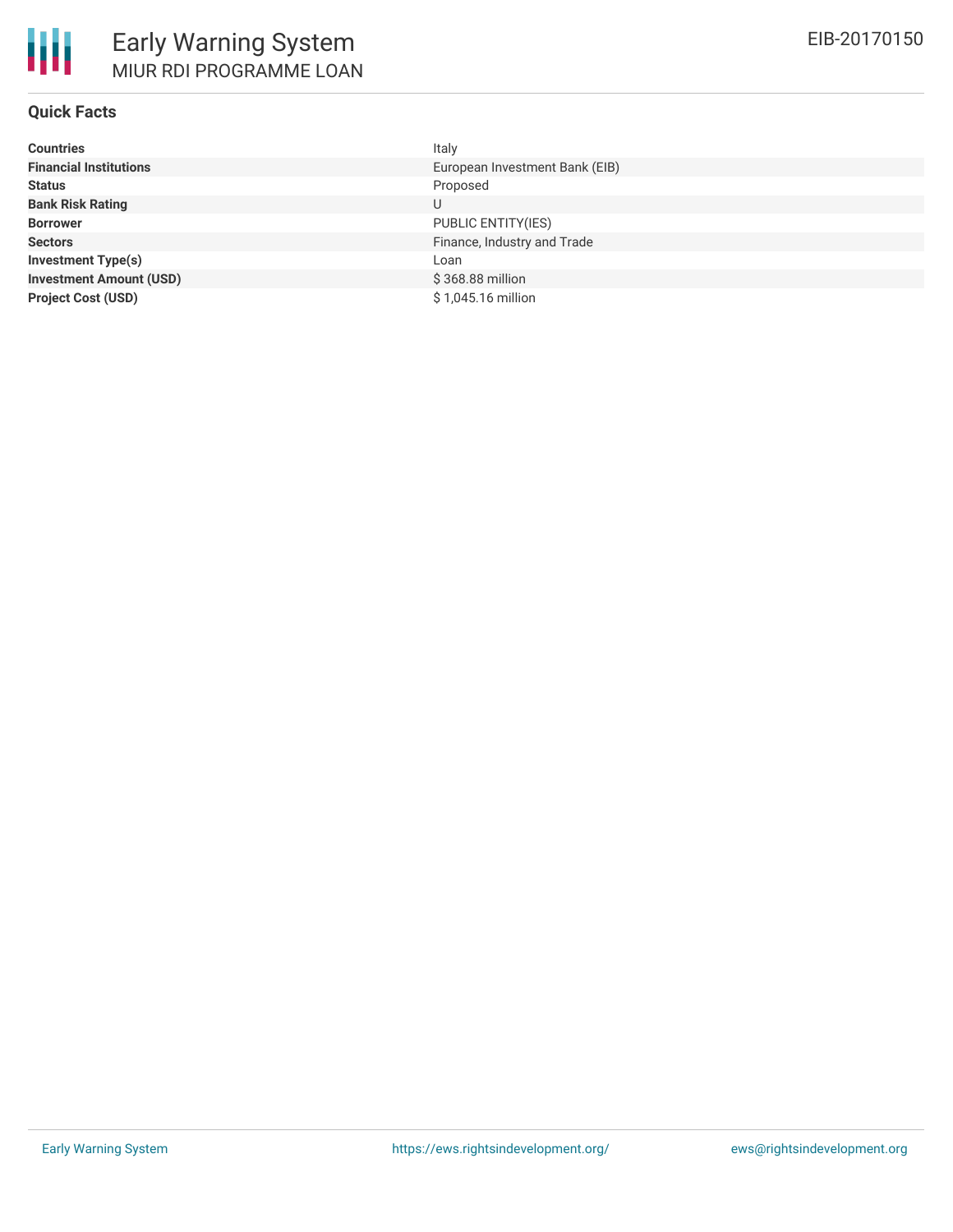

## **Project Description**

This project provides financing for a new portfolio of research and innovation projects in the south of Italy, mainly in manufacturing and research, development and innovation (RDI).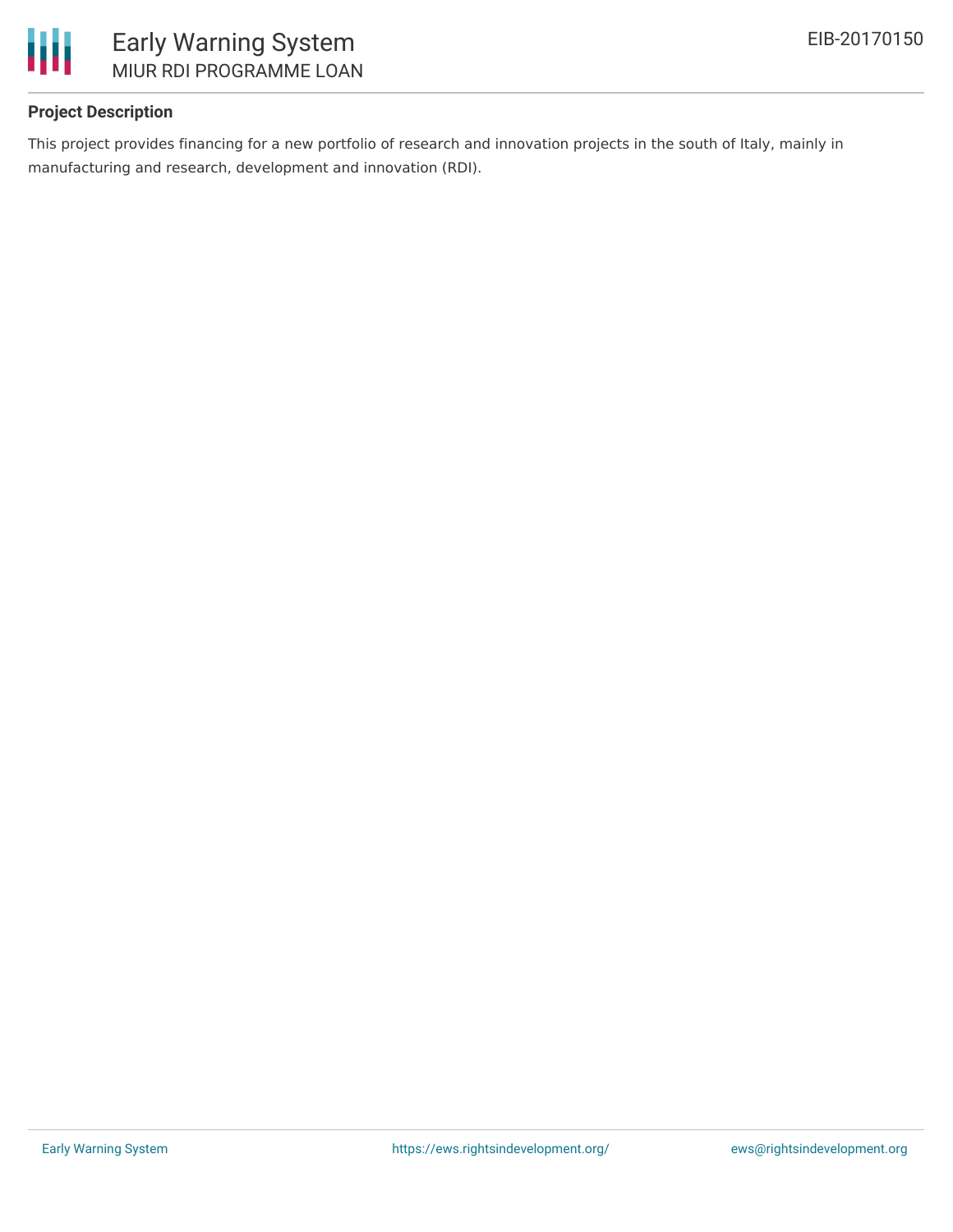

### **Investment Description**

冊

European Investment Bank (EIB)